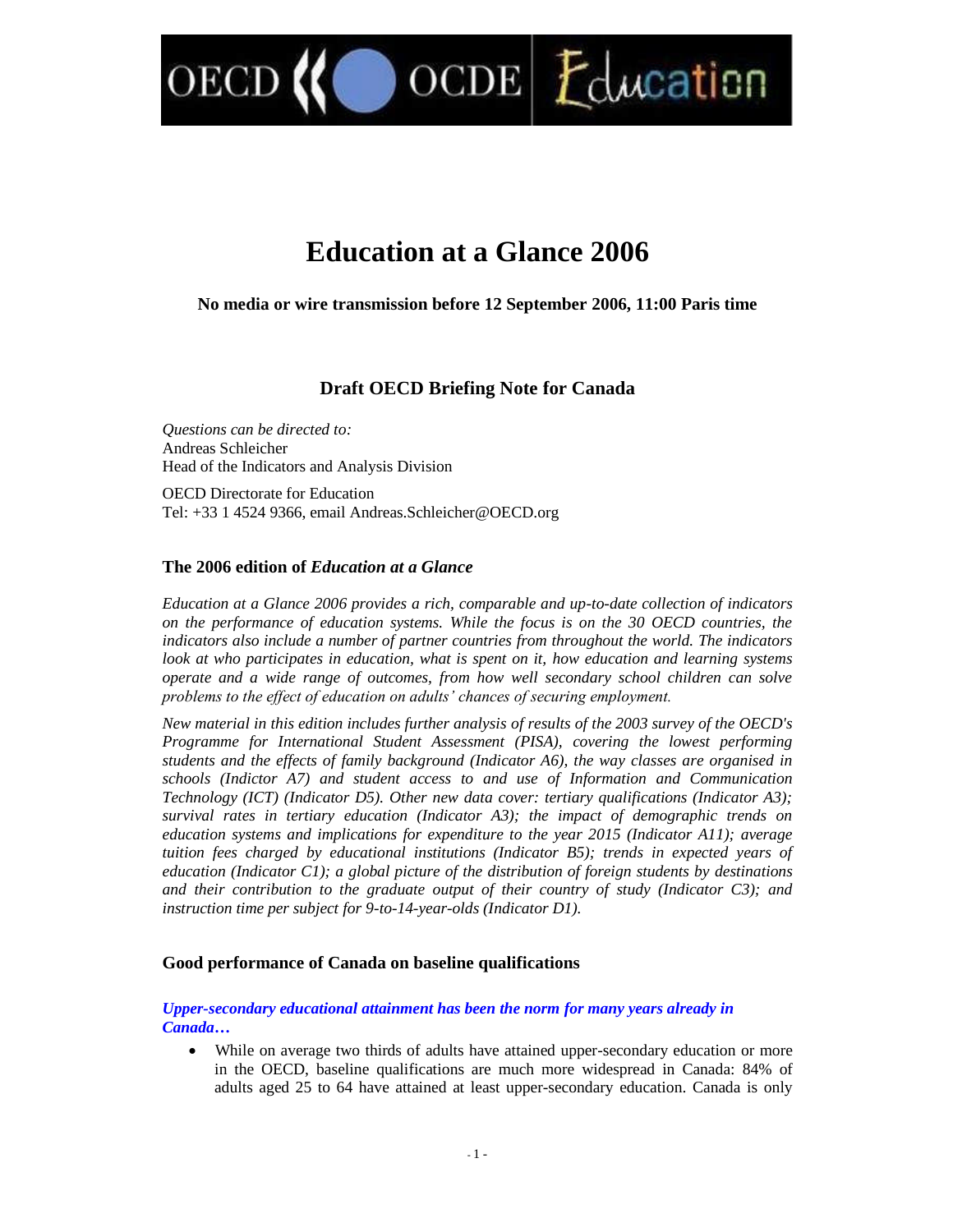

topped in this respect by the Czech Republic, Norway, the Slovak Republic, Switzerland, the United States and the partner country Russian Federation (Table A1.2a).

- Compared to other OECD countries, progress in upper-secondary attainment has been comparatively modest in Canada over a 20 year period: from 83% of the 45-to-54 age cohort to 91% of the 25-to-34 age cohort. This modest progress is shared by most other countries that started from a high level of upper-secondary attainment 2 decades ago – *i.e.* countries with high educational attainment of the 45-to-54 year-old population (Chart A1.2 based on Table A1.2a).
- Progress in educational attainment has been more marked among females than males. While 45-to-54 year-old men and women had received the same amount of education 2 decades ago, females have gained 1.1 extra year of education on average, compared to only 0.6 additional years for males, and 25-to-34 year-old women now have received on average half a year of education more than men (Chart A1.5 based on Table A1.5).
- A possible source of caution results however from the gap in upper-secondary attainment that can be observed between Canada and the top-performing countries for the younger age cohort. Although 91% of 25-to-34 year-olds have attained upper-secondary education in Canada, this proportion reaches 96% in Norway and as high as 97% in Korea. To the extent that universal baseline qualifications are the key to labour productivity growth and economic success in the future, this trend ought to be kept an eye on in the years to come (Table A1.2a).

## *Canada stands among the few countries that succeed in achieving high quality in baseline qualifications…*

- In addition to nearly universal upper-secondary educational attainment, Canada enjoys above average education outcomes of its students of upper-secondary age, and stands among the few countries that succeed in achieving high levels of performance on baseline qualifications without leaving students behind.
- At age 15, students in Canada perform well above the OECD average in the mathematics area with a mean score of  $533$  on the OECD PISA mathematics scale, the  $5<sup>th</sup>$  highest level of performance across OECD countries after Finland, Korea, the Netherlands and Japan. In terms of knowledge content, this difference in mean performance with a typical OECD country amounts to nearly one additional year of education (Chart A4.1 based on Table A4.3).
- Furthermore, Canada also displays a high proportion of high achievers among its 15 year-old students, with more than 20.3% of them reaching the PISA proficiency Levels 5 or 6. Other OECD countries with more than 20% of high achievers among students are Belgium, Finland, Japan, Korea, the Netherlands, New Zealand and Switzerland (Chart A4.2 based on Table A4.1).
- At the other end of the spectrum, few students are left behind in the Canadian education system compared to other OECD education systems: only 10.1% of students of uppersecondary age perform at Level 1 or below on the PISA mathematics scale – meaning they are unable to display the minimum level of mathematics proficiency needed to succeed in their professional and private life. This is  $3<sup>rd</sup>$  lowest proportion among OECD countries. Other OECD countries with less than 15% of low achievers are Australia, Finland, Iceland, Japan, Korea, the Netherlands, New Zealand and Switzerland (Chart A6.1 based on Table A4.1).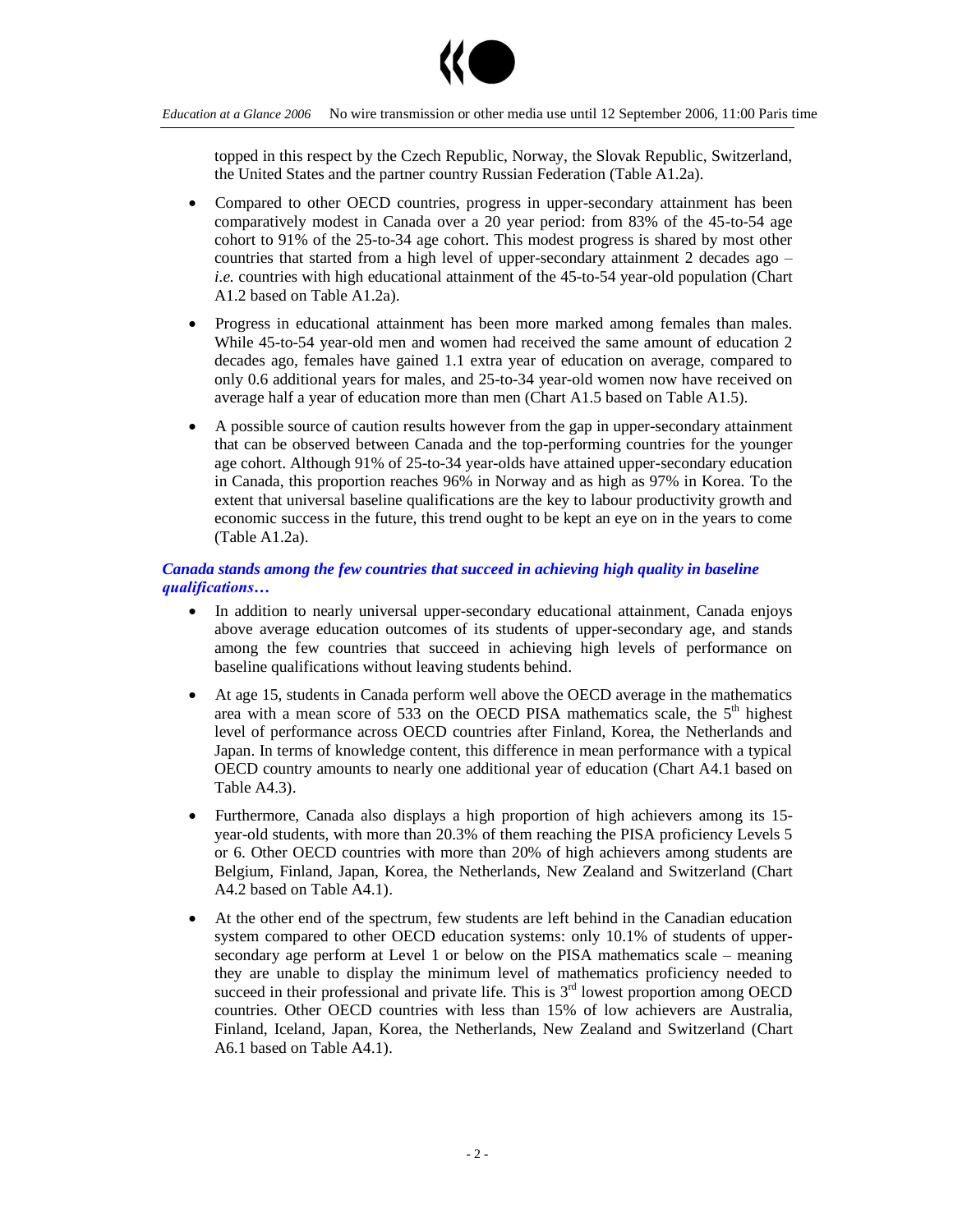

#### *… While ensuring equity in their distribution*

- Canada not only displays above average performance in mathematics, but also below average variance in performance between students, suggesting a high degree of homogeneity within the education system. Moreover, most of the variance between students in Canada can be attributed to variance within schools, while variance in student performance between specific schools or programmes is far below the OECD average. This feature is typical of education systems where performance is largely unrelated to the schools in which the students are enrolled, and parents can be less concerned about school choice (Chart A5.1 based on Table A5.1).
- In addition, Canada is one of the countries in which social background has the smallest impact on students'success. Students with the lowest socio-economic status are 2.7 times more likely to be poor performers in mathematics (*i.e.* perform at Level 1 or below) than students with the highest socio-economic status – while the chances are  $3.5$  times more likely in the OECD (Table A6.1). Socio-economic status plays a comparatively weaker role in Canada than in other OECD countries, accounting for 10.5% of total variance between students compared to 16.8% in the OECD on average and as high as 20% or more in Belgium, France, Germany, Hungary, the Slovak Republic or Turkey (Table A7.1).

#### *Widespread upper-secondary attainment translates into better employment and earnings prospects for individuals…*

- From the labour market perspective, the transition of young adults from school to work is smoother for those with baseline qualifications. The proportion of 25-to-29 year-olds who are neither in work nor in education drops from 12.1% for individuals with less than upper-secondary education to 7.3% for those with upper-secondary qualifications (Chart C4.1 based on Table C4.3).
- As a result, individuals with at least upper-secondary education are more likely to be in employment than their less educated peers: in Canada only 57% of 25-to-64 year-olds with less than upper-secondary education are employed in 2004, compared to 77% for those with upper-secondary or post-secondary non-tertiary education (Chart A8.1 based on Table A8.3a).
- In addition to greater employability, improvements in the labour market situation have greater benefits for individuals possessing baseline qualifications. Indeed, while unemployment rates have decreased since 1995 for all levels of educational attainment, the decrease in unemployment rate has been steeper for individuals with upper-secondary than for those without –by 2.6 and 1.3 percentage points respectively (Table A8.4a).
- Lastly, the possession of baseline qualifications also yields a premium in terms on earnings in addition to better employment prospects. Earnings of 25-to-64 year-olds with less than upper-secondary education are indeed 22% lower than those of upper-secondary graduates (Chart A9.2 based on Table A9.1a).

#### *… As well as greater opportunities for subsequent training and upgrading of their skills*

- The development of the new economy translates into an acceleration of technological progress and changing skill demands over time. In this context, the ability to take part in lifelong learning, and opportunities to do so, are increasingly becoming a necessity for individuals to remain competitive on the labour market throughout their career.
- In this respect, Canada has a well developed system of continuing education and training by OECD standards, which provides real opportunities for individuals to improve their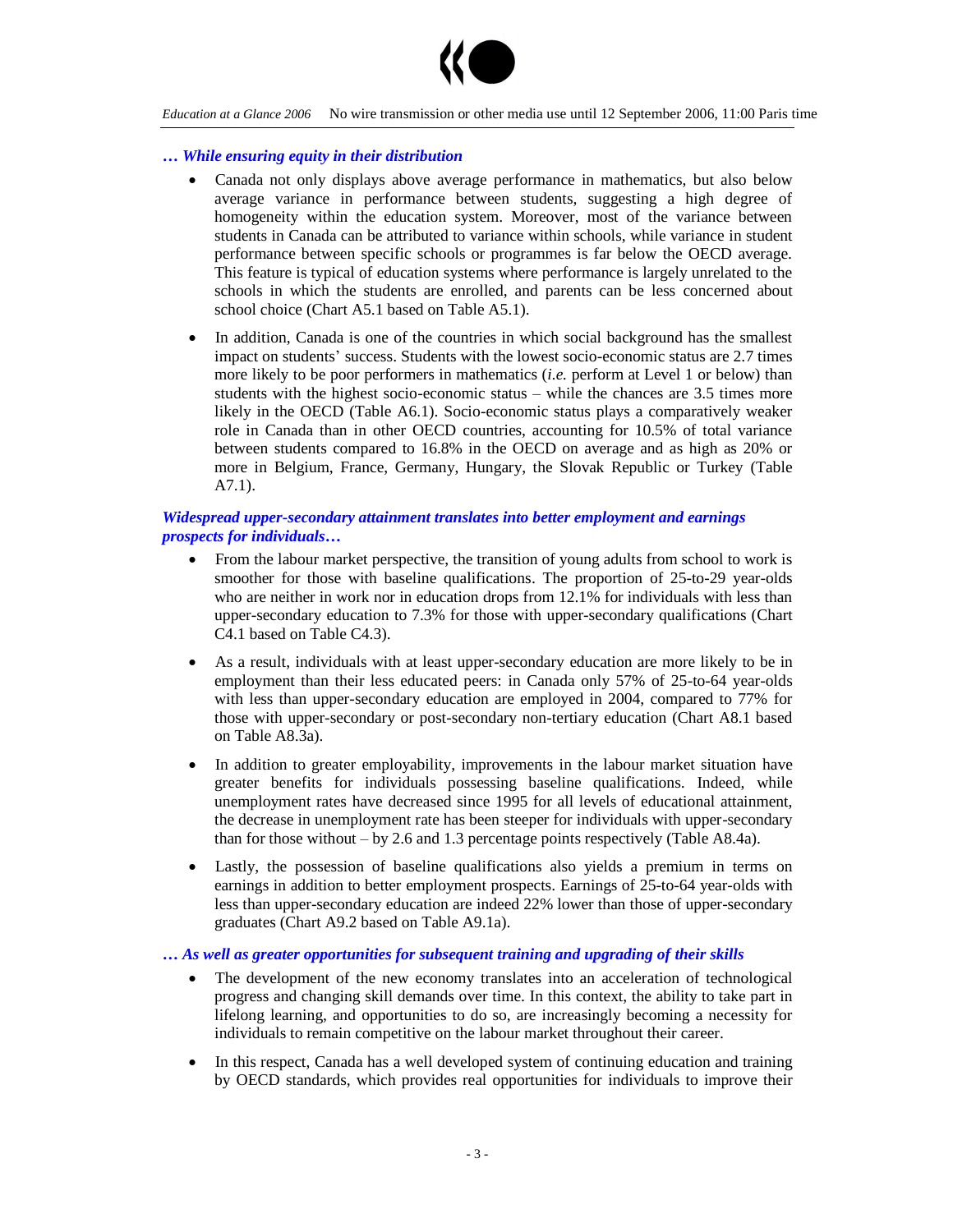

skills in various areas and, for those lacking baseline qualifications, to acquire them at later stages of their working lives. A quarter of 25-to-64 year-olds in Canada report participation in some type of non-formal job-related training during the past 12 months – significantly above the OECD average of 18%.

 But this aggregate participation rate in a given year masks large differences according to the educational attainment of individuals: from 6% for adults with less than uppersecondary education to 20% for upper-secondary graduates and 35% for tertiary graduates. As a result of their higher participation rates, individuals with baseline qualifications can expect to receive more non-formal job-related training during the course of their working lives in Canada. Over a typical working life (40 years), individuals with upper-secondary education can expect to spend 517 hours in non-formal job-related training compared to up to 796 hours for tertiary graduates (Chart C5.2 based on Table C5.1a).

## **Progression in high-level skills and returns to tertiary education**

## *Canada enjoys a highly skilled population: nearly half of adults hold a tertiary qualification – more than in any other OECD country*

- Beyond baseline qualifications, more people around the world are now completing university courses and other forms of tertiary education. In this respect, Canada has the highest level of tertiary attainment in the OECD: 45% of 25-to-64 year-olds hold a tertiary degree, spread equally between graduates of tertiary-type B education and graduates of tertiary-type A and advanced research programmes. This is 20 percentage points above the OECD average (25%). Interestingly, this high level of tertiary attainment of 25-to-64 year-olds in Canada is only matched by the 2 partner countries Israel and Russian Federation, with 45 and 55% of tertiary attainment respectively (Table A1.3a).
- The high level of tertiary attainment in Canada mainly results from higher participation in and completion from tertiary-type B programmes in comparison with other OECD countries. Indeed, although other OECD countries have more than 20% of their 25-to-64 population holding a tertiary-type A qualification –Australia, Denmark, Iceland, Japan, Korea, the Netherlands, Norway and the United States – Canada also has a tradition of vocational education at the tertiary level, with 22% of the population holding a tertiarytype B qualification, compared to only 9% in the OECD (Table A1.3a).
- When measured in terms of average years of education received, the educational attainment of the adult population in Canada is among the highest in the OECD. Canadian 25-to-64 year-olds have spent an average of 13.2 years in education, more than one year longer than in the OECD (11.9 years). This high level of overall educational attainment is only outperformed by Denmark, Germany, Luxembourg, Norway and the United States (Chart A1.1 based on Table A1.5).
- Canada is also one of the 8 OECD countries (together with Finland, Iceland, Ireland, Poland, Portugal, Sweden and the United States) where the educational attainment of females is above that of males for the 25-to-64 age group, although marginally in the case of Canada –13.3 *vs*. 13.2 years of education respectively. Gender differences are more pronounced for the younger age cohort: Canadian 25-to-34 females have received about half a year more education than their male counterparts  $-14.1$  and 13.6 years respectively (Chart A1.5 based on Table A1.5).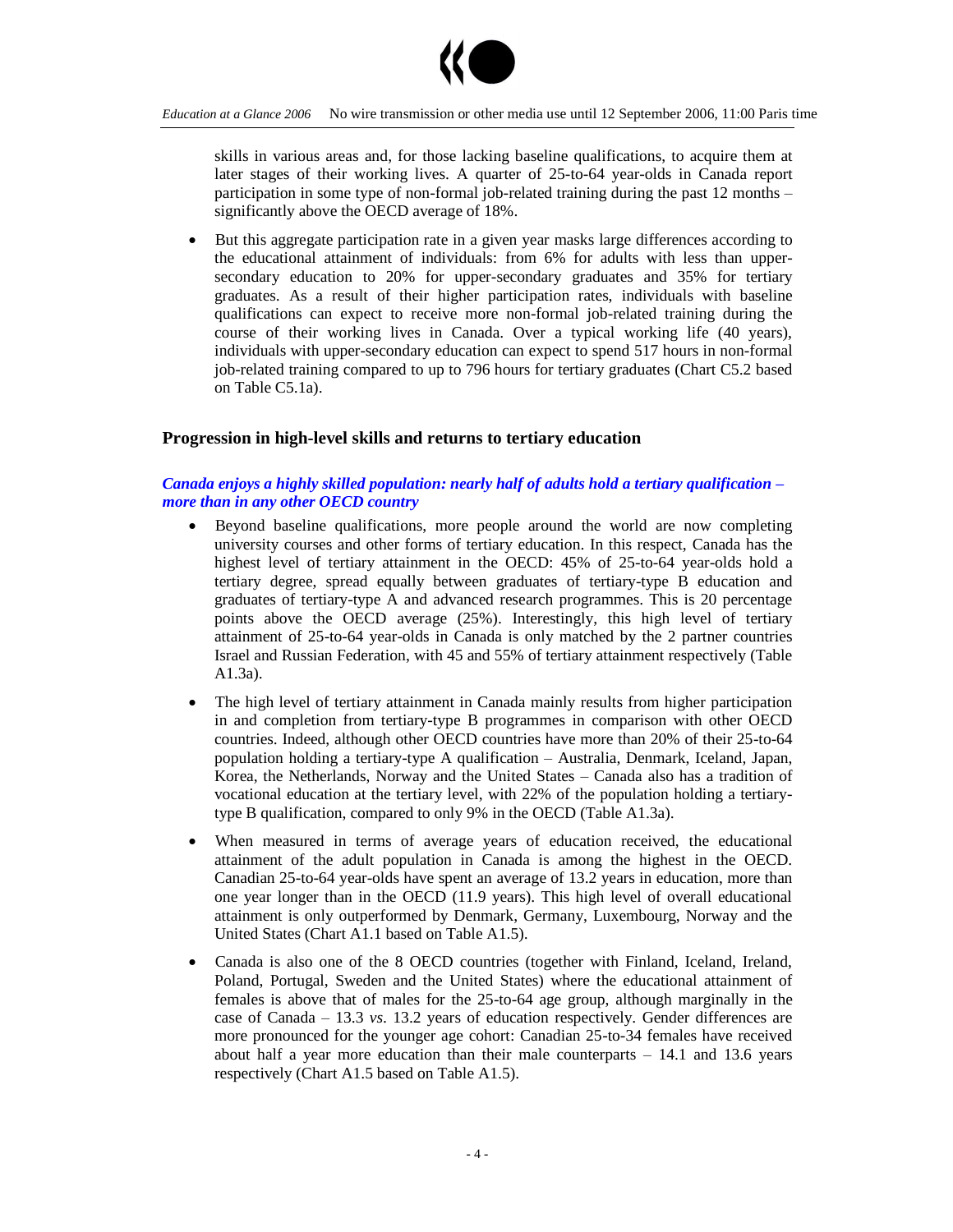

#### *Canada stands among the OECD countries with the largest expansion of tertiary educational attainment in recent years...*

 Almost all OECD countries have seen a rise in the education levels of their citizens over the past decades, and in some the increase has been spectacular. Canada stands among the countries that have experienced the largest increases in tertiary attainment in the past 2 decades, following the rapid progress of Korea –which managed to triple the proportion of its population holding a tertiary qualification – and France, Ireland, Poland and Spain where this proportion roughly doubled. In Canada, 41% of 45-to-54 year-olds hold a tertiary qualification while this is the case of 53% of 25-to-34 year-olds –*i.e.* an increase of 12 percentage points over 2 decades (Chart A1.3 based on Table A1.3a).

### *… But the growth in demand for tertiary qualifications has halted in Canada in stark contrast with the trend everywhere else, suggesting that other countries are catching up*

- Yet, Canada reported the lowest increase in tertiary enrolments of all OECD countries in absolute terms, with only 4% more tertiary students in 2002 than in 1995, compared to a 49% increase in the OECD on average. Most of this progression can be attributed to population growth. Tertiary enrolment rates have barely increased compared to 1995, suggesting that the demand for tertiary qualifications is static in Canada, and it will be relatively easy for other countries to catch up (Chart C2.2 based on Table C2.2).
- Current participation rates in tertiary education already suggest that 5 year-old children in Canada can expect to receive 2.9 years of tertiary education throughout their life – which is slightly below the OECD average of 3.0 years. This modest tertiary education expectancy lies well below the performance of the leading countries, with more than 4 years of tertiary education to be expected by children in Finland, Korea, New Zealand and the United States (Table C1.1). This may be due, in part, to the relatively high rate of participation in Canada in tertiary-type B programmes, which tend to be of shorter duration than tertiary-type A programmes.

## *Rising tertiary education levels among citizens seem generally not to have led to a decrease of the labour-market value of qualifications*

- Rising tertiary education levels among citizens seem generally not to have led to a decrease in the labour-market value of qualifications as these have become more readily available. On the contrary, among the countries in which the proportion of young adults with tertiary qualifications increased by more than 5 percentage points in the past 2 decades –Australia, Belgium, Canada, Finland, France, Greece, Iceland, Ireland, Japan, Korea, Luxembourg, the Netherlands, Norway, Poland, Portugal, Spain, Sweden and the United Kingdom (Table A1.3a) – most have seen falling unemployment (Table A8.4a) and rising earnings benefits (Table A9.2a) among tertiary graduates over the last decade.
- This is the case in Canada where the unemployment rate of tertiary graduates dropped from 6.2% in 1995 to 4.7% in 2004 while in the meantime, their earnings advantage relative to upper-secondary graduates rose from 27 to 40% since 1997 (Tables A8.4a and A9.2a).

#### *In Canada, tertiary university education has a greater pay-off than in most other countries… but this is less the case for tertiary vocational education*

 In Canada, 25-to-64 year-old individuals with tertiary education enjoy an earning premium relative to their counterparts with just upper-secondary education. For tertiarytype A (university) programmes, this premium reaches 70% for men and 75% for women. With earnings premiums for men and women ranking respectively  $7<sup>th</sup>$  and  $4<sup>th</sup>$  in the OECD, tertiary university-type education has a greater pay-off in Canada than in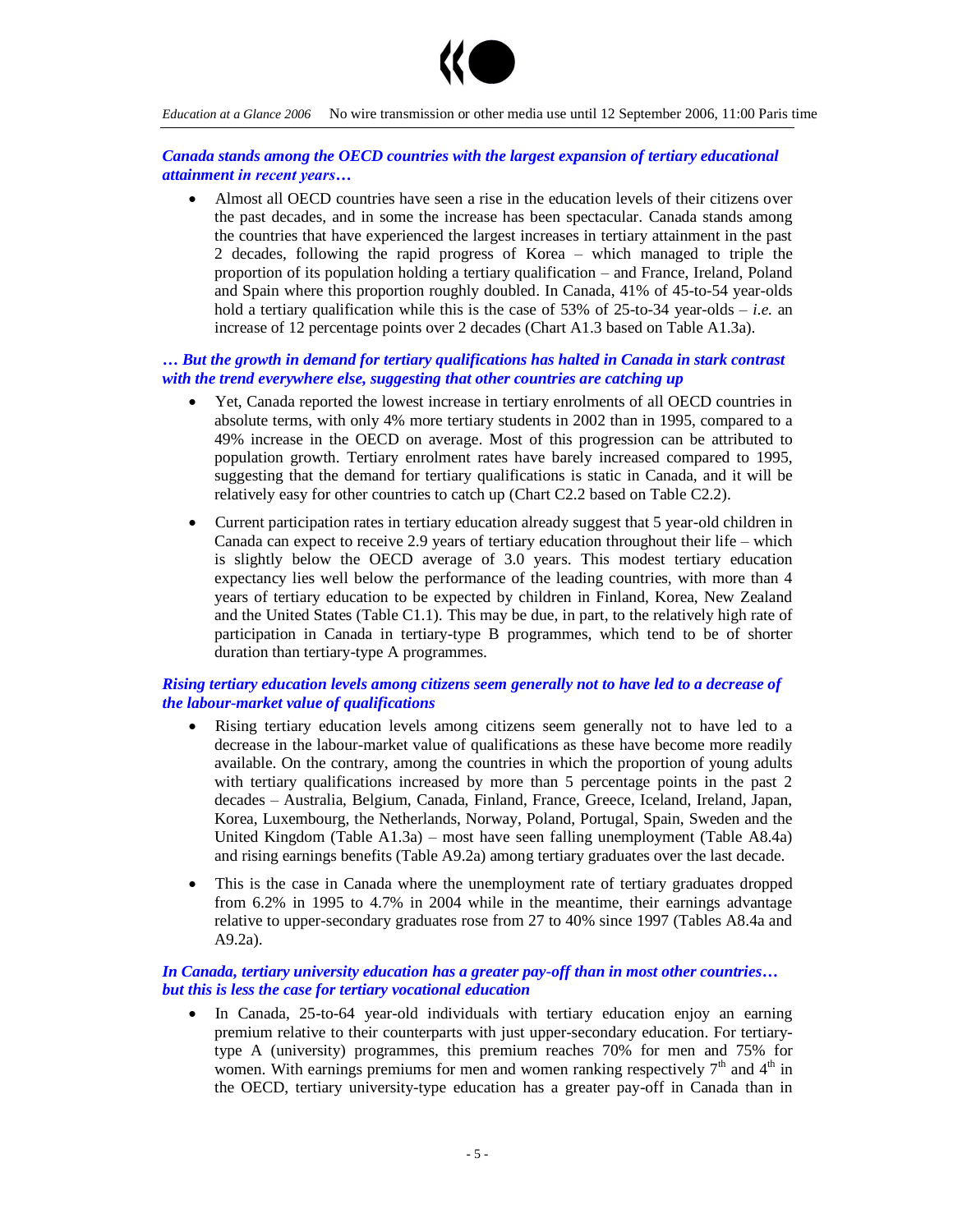

most other countries. This contrasts with the situation of graduates from tertiary-type B (vocational) programmes whose earnings premium  $-15%$  for men and 18% for women – is comparatively low by OECD standards (Chart A9.2 based on Table A9.1a).

- Tertiary graduates in Canada also enjoy a fairly smooth integration into the labour market: 4.9% of 25-to-29 year-olds are neither in work nor in education, compared to 12.1% for individuals with less than upper-secondary education (Chart C4.1 based on Table C4.3). They are more likely to be employed than their less educated peers throughout their career: 82% of 25-to-64 year-olds with tertiary education are in employment, while this is the case of only 57% of those with less than upper-secondary education (Chart A8.1 based on Table A8.3a).
- Yet, the unemployment rate of tertiary graduates in Canada is  $-$  at 4.7% comparatively high by OECD standards (OECD average: 3.9%). If limiting the comparison with other G7 countries, the unemployment rate of tertiary graduates is lower in Canada than in France (6.1%), Germany (5.5%) and Italy (4.8%) but more than one percentage point above Japan (3.7%), the United Kingdom (2.2%) and the United States (3.3%) (Table A8.4a).

### *Tertiary education is rapidlybecominganinternationaldomainworldwide… butCanadais losing ground relative to other destinations*

- In 2004, 2.7 million students were enrolled in the OECD area outside their country of origin (Table C3.6), with more than half of them choosing France, Germany, the United Kingdom and the United States as their destination. Canada is also a significant player on the international education market, with 5% of foreign students worldwide enrolled in Canada (Chart C3.2 based on Table C3.8).
- With a 16% increase in the number of foreign students enrolled in Canada since 2000 compared to a 61% progression in the OECD –Canada is losing ground relative to other destinations for international students. Its market share has declined from 6 to 5% of worldwide enrolments in a short period (Chart C3.3 based on Table C3.8). This relative decline may be attributed to the comparatively high level of tuition fees charged to international students in Canada in the context of fierce competition from other destinations offering similar educational opportunities at a lower cost (Box C3.3).
- Yet, international students represent 8.8% of tertiary enrolments in Canada above average by OECD standards – and as high as 23.3% of enrolments in advanced research programmes –placing Canada amongst the most internationalised countries at that level (Chart C3.1 based on Table C3.1).
- International students make a significant contribution to the graduate output of Canadian tertiary institutions. They account for nearly one in five graduates from tertiary-type A second degrees (18.1%), and over a quarter of graduates from advanced research programmes (27.3%), thus making Canada highly dependent upon foreign brainpower to sustain its graduate output (Chart C3.4 based on Table C3.7).

# **A cost-efficient system up to upper-secondary education –with good performance for reasonable levels of investment**

#### *Canada spends reasonable amounts per student up to upper-secondaryeducation…*

 The cost-efficiency of Canadian primary and secondary education appears fairly good, with high levels of student performance for a very reasonable level of investment per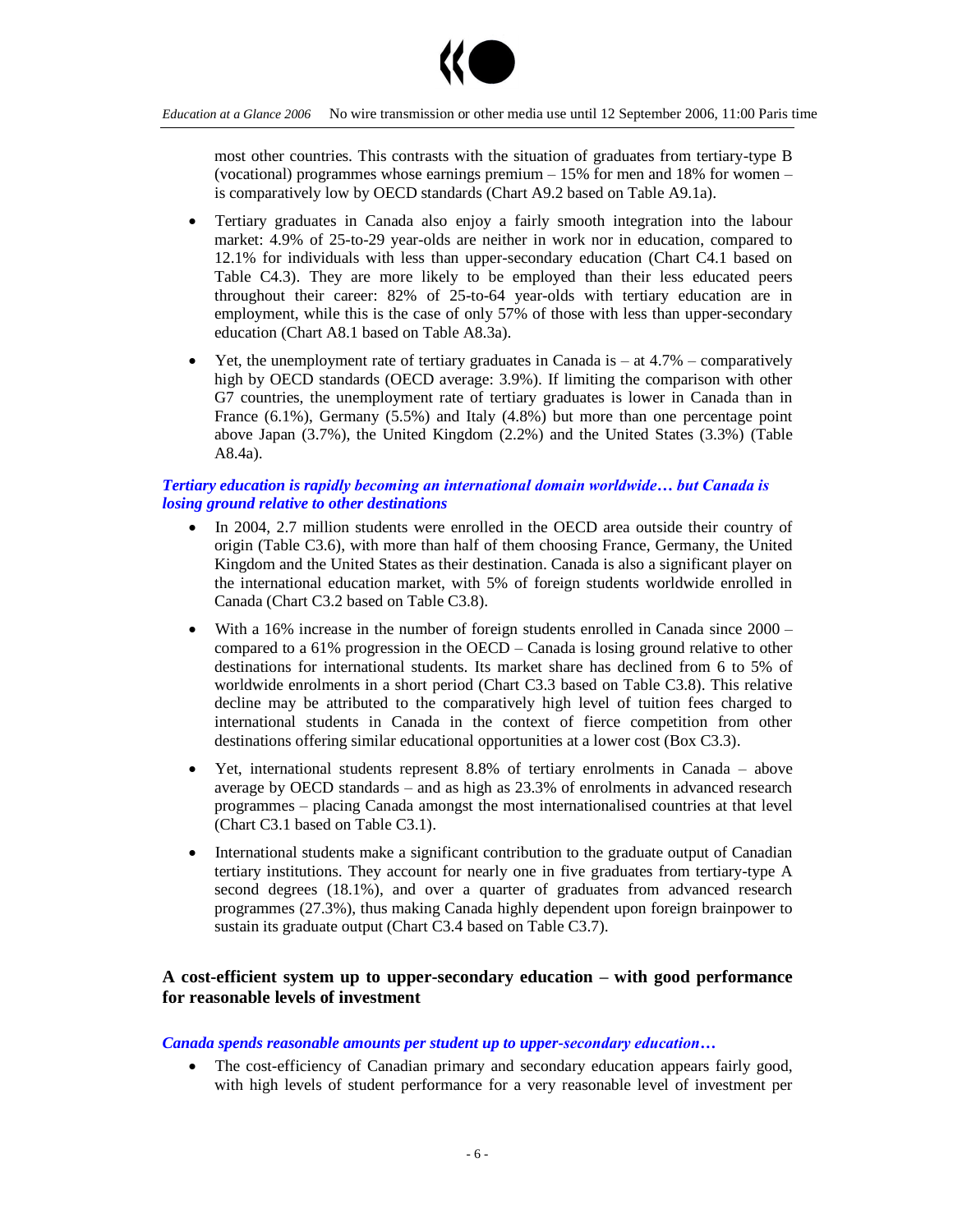

primary and secondary student. Indeed, Canada invested US\$ 6482 per primary and secondary student in 2002, just slightly above the OECD average of US\$ 6278. This was more than 15% below the level of expenditure per student of Italy at these levels of education. Yet, Canada significantly outperformed Italy in terms of student outcomes, highlighting the efficiency of its education system up to upper-secondary education (Chart B1.3 based on Table B1.1c).

 Moreover, expenditure per student increased by 19% in real terms in primary, secondary and post-secondary non-tertiary education since  $1995 - a$  significantly lower progression than in other OECD countries where expenditure grew by 33% on average (Chart B1.7 based on Table B1.5).

**…** But stands out for a decreasing share of GDP being devoted to education…

- Investment in primary, secondary and post-secondary non-tertiary education is also reasonable relative to the country's wealth. In 2002, Canada devoted 3.6% of its GDP to primary, secondary and post-secondary non-tertiary education, slightly below the OECD average of 3.9% (Chart B2.2 based on Table B2.1b).
- While Canada spent 4.5% of its GDP on primary, secondary and post-secondary nontertiary education in  $1995 -$  the highest proportion across OECD countries and second only to Israel –educational investment did not match growth in domestic income and spending on educational institutions has declined by nearly one percentage point of GDP (Table B2.1b).

#### *Yet, spending on primary and secondary education has increased in absolute terms... essentially as a result of a shift from public to private funding*

- Yet, spending on primary, secondary and post-secondary non-tertiary education has increased by 9% in absolute terms compared to 1995, but this is a modest increase by OECD standards. Indeed, expenditure on these levels of education increased by 33% in the OECD on average, and only Austria, the Czech Republic, Germany, Japan and Spain display slower growth in education investments than Canada (Table B2.3).
- These additional resources on primary, secondary and post-secondary non-tertiary education have benefited from a shift from public to private funding over the period. Private expenditure grew faster than public funds, by 48% in absolute terms compared to a 6% increase in public spending (Table B2.2). As a result, Canada is one of the few countries – together with the Slovak Republic, Switzerland, the United Kingdom and the partner country Chile –where the private share of education expenditure increased by more than 2 percentage points, from 6.3 to 8.7%. Yet, primary, secondary and postsecondary non-tertiary education remains essentially publicly-funded in Canada, with 91.3% of expenditure emanating from public sources (Chart B3.3 based on Table B3.2a).

# **High investment in tertiary education –mostly as a result of high tuition fees and private contributions**

#### *By contrast with the situation of primary, secondary and post-secondary non-tertiary education, Canada invests heavily on tertiary education by OECD standards...*

 Different from spending patterns on primary, secondary and post-secondary non-tertiary education, Canada spends a lot on tertiary education relative to its OECD peers. With 2.4% of its GDP devoted to tertiary education, Canada stands 1 percentage point above the OECD average. Canada, Korea, the United States and the partner countries Chile and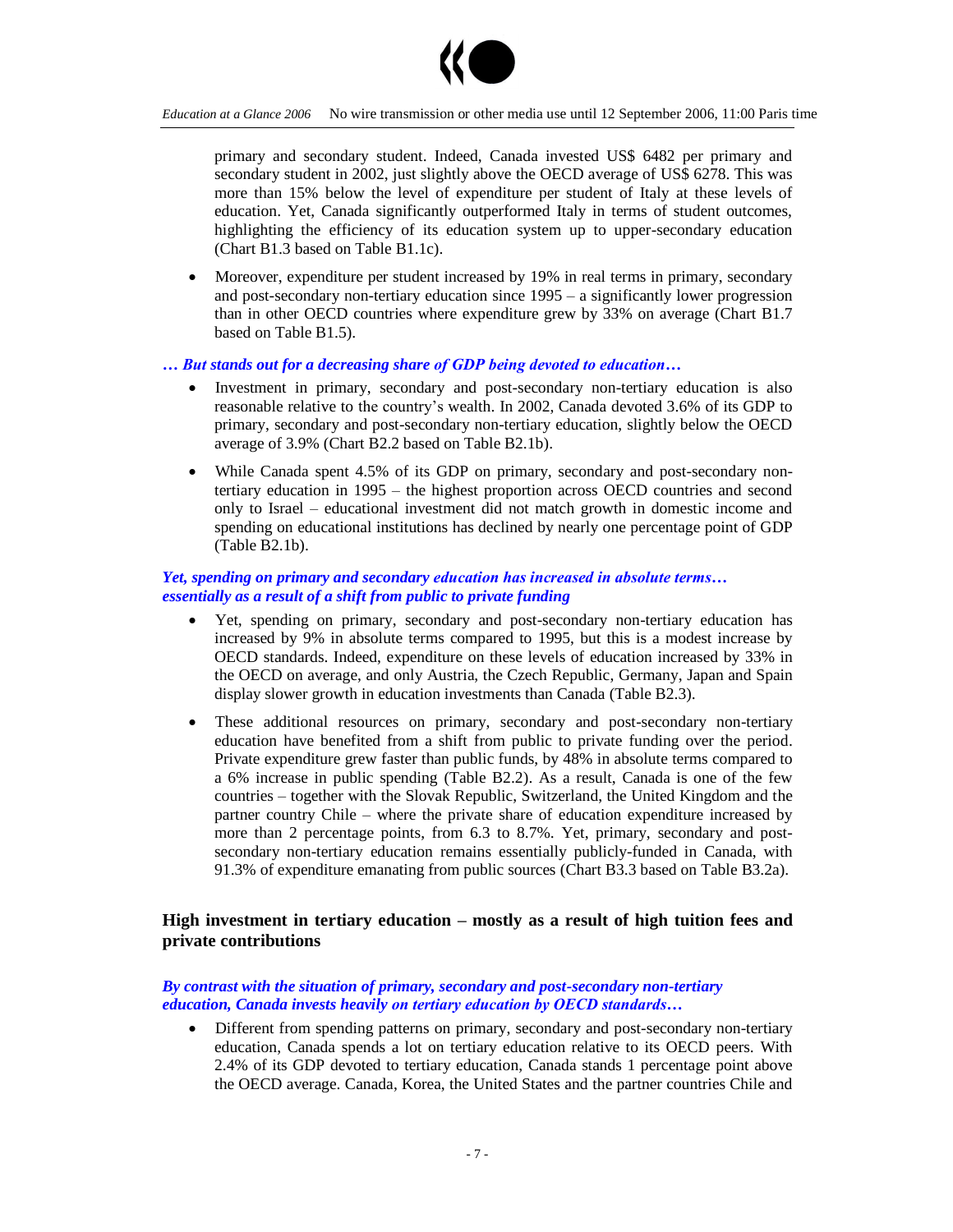

Israel are the only countries to spend more than 2% of their GDP on tertiary education (Chart B2.2 based on Table B2.1b).

- In addition, the share of GDP devoted to tertiary education progressed slightly since 1995 – from 2.3 to 2.4% of GDP – contrasting with Canada's falling investments on primary and secondary education (Table B2.1b).
- In real terms, overall spending on tertiary education institutions also increased by 38% since 1995, although most of the increase took place between 1995 and 2000 (Chart B2.3b based on Table B2.3).
- With US\$ 19992 spent annually per tertiary student, Canada is the  $3<sup>rd</sup>$  highest spender at that level after Switzerland and the United States. Expenditure per tertiary student is more than 75% higher in Canada than in a typical OECD country where spending per tertiary student reaches US\$ 11254 on average (Chart B1.2 based on Table B1.1a).
- In addition, a comparatively low proportion of expenditure on tertiary institutions corresponds to Research and Development activities in Canada (Chart B6.2 based on Table B6.1). The comparison of expenditure per tertiary student on the sole core education services reveals an even higher level of spending in Canada relative to other OECD countries, with expenditure per tertiary student now more than double the OECD average – at US\$ 16937 compared to US\$ 8093 in the OECD – second only to the United States (Table B1.1a).

#### *… And expenditure per tertiary student has increased since 1995*

 Expenditure on tertiary education has increased faster than enrolments in Canada since 1995, with changes of 38 and 7% respectively, resulting in a 28% increase in expenditure per tertiary student –a remarkable progression in comparison with the 6% increase in the OECD. This progression in tertiary expenditure per student was made possible by the low progression in tertiary enrolments in Canada (Chart B1.7 based on Table B1.5).

#### *… High levels of investment in Canada are made possible by a large contribution from the private sector*

- With 43.6% of tertiary education expenditure funded from private sources, Canada stands well above the OECD average (23.6%) in terms of the contribution of the private sector to tertiary education funding. Australia, Japan, Korea, the United States and the partner country Chile also rely heavily on private funding of tertiary education, with more than half of tertiary expenditure coming from private sources (Chart B3.3 based on Table B3.2b).
- The high contribution of the private sector in Canada results from a comparatively high level of tuition fees – at US\$ 3267. Annual tuition fees are also above US\$ 3000 in Australia, Japan, Korea, the United States and the partner country Chile (Chart B5.1 based on Table B5.1).

*Education at a Glance 2006 is available to journalists on the OECD's password-protected website. For further information, journalists are invited to contact the OECD's Media Relations Division (tel. [33] 1 45 24 97 00). Subscribers and readers at subscribing institutions can access the report via SourceOECD, our online library. Non-subscribers can purchase the report via our Online Bookshop.*